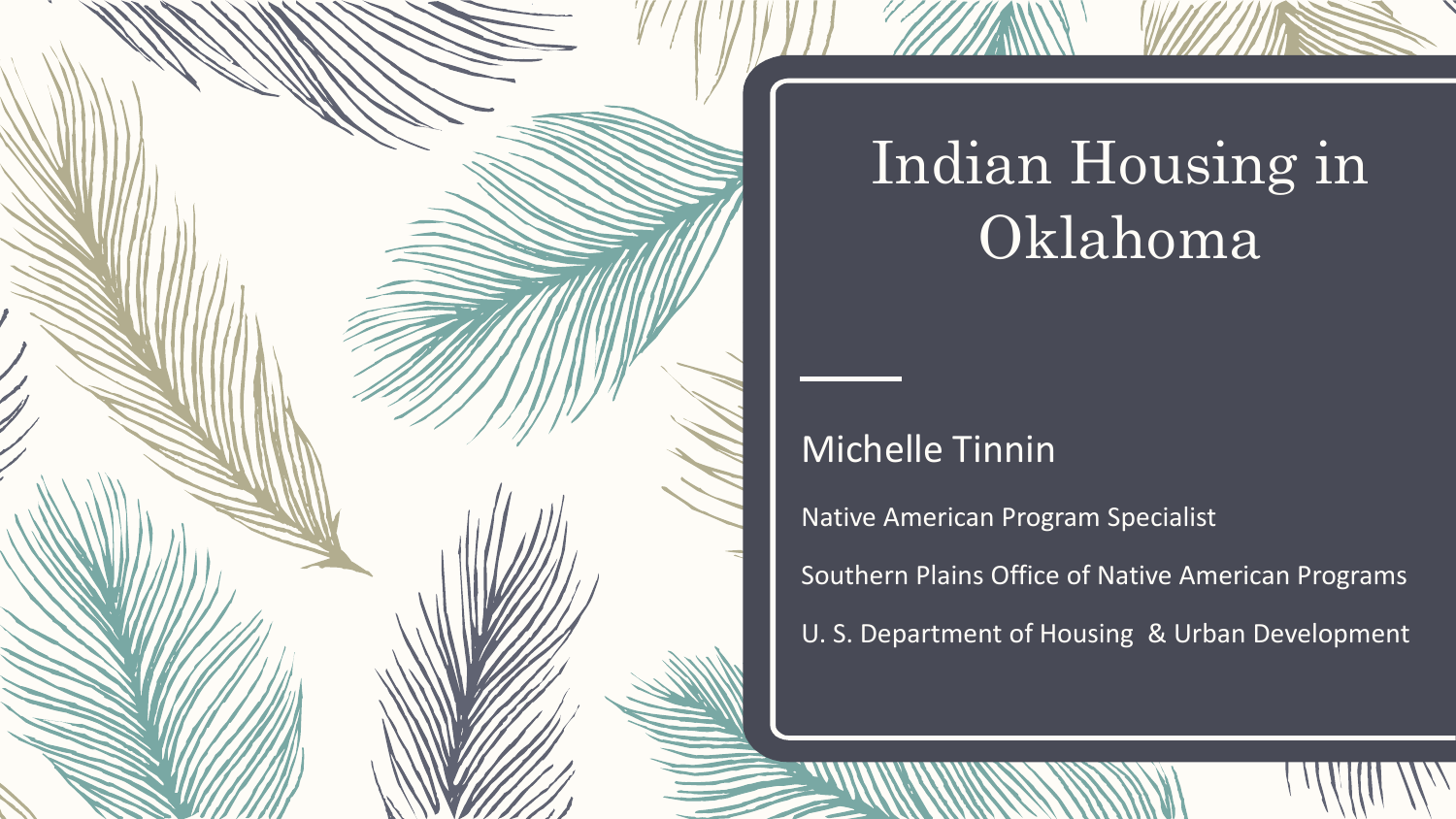## **Southern Plains Office Jurisdiction**

**# of Tribes 49 Kansas 4 Louisiana 4 Oklahoma 39 Texas 2**

### **ONAP staffing 18**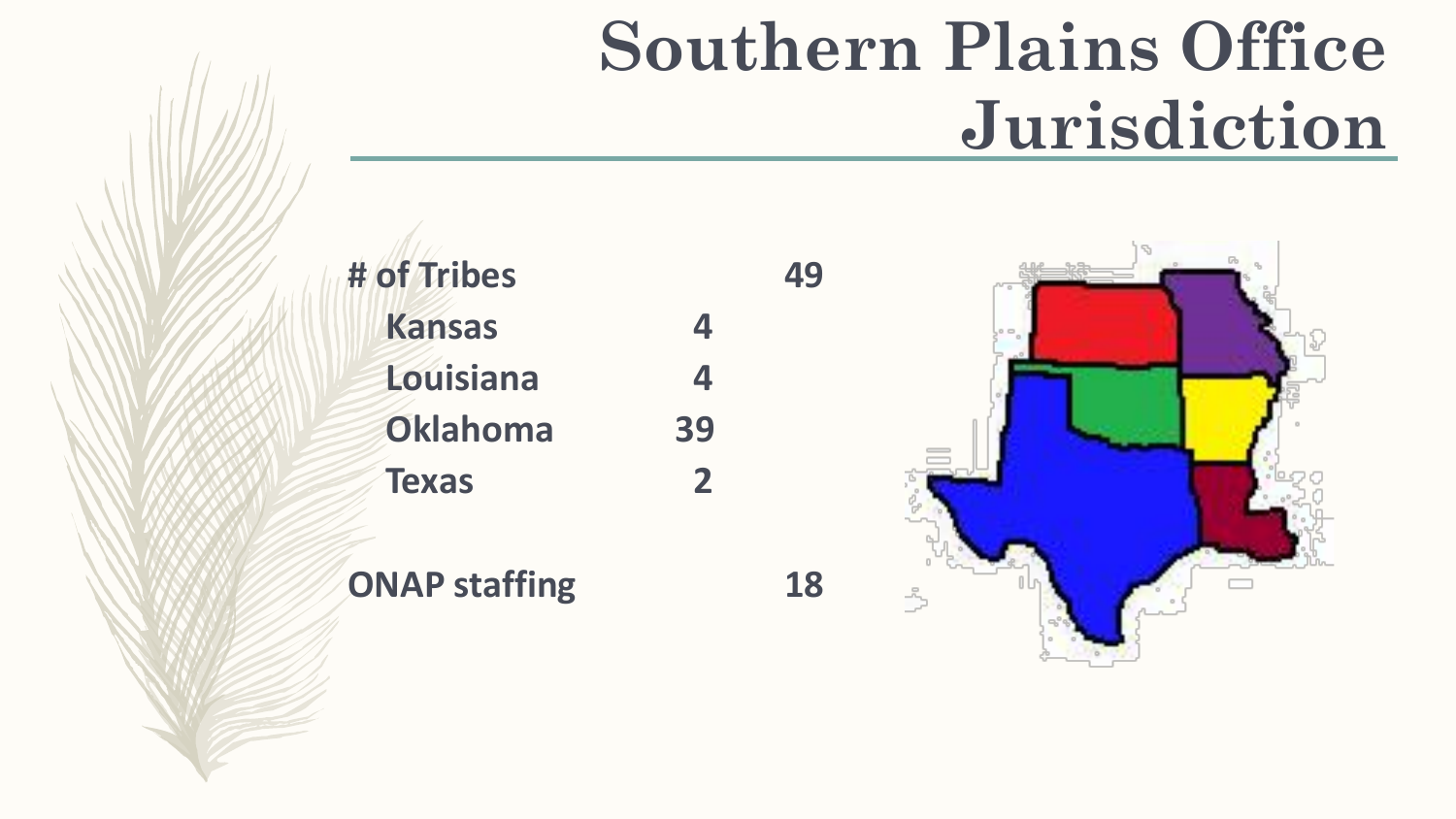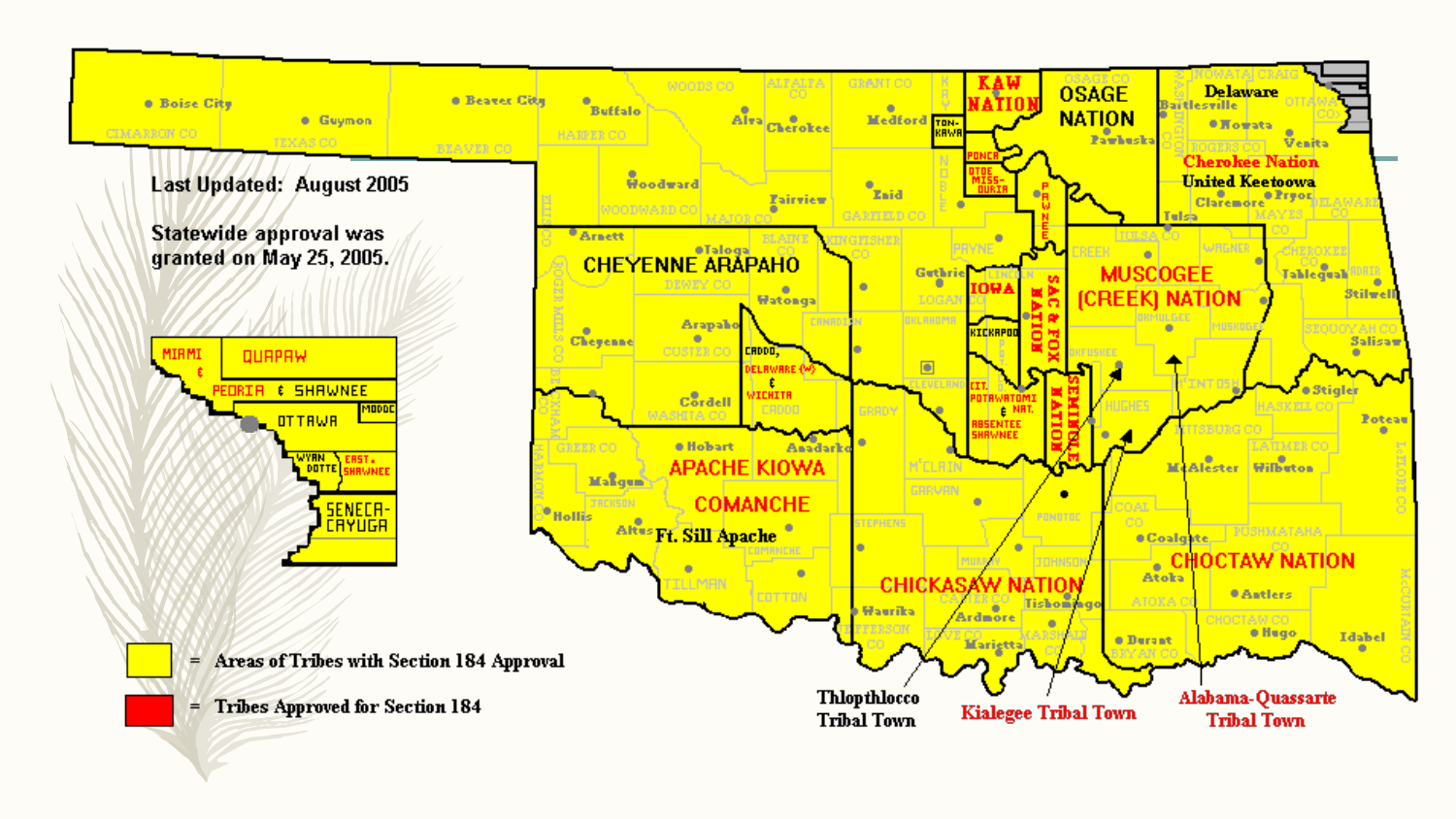# **HUD Funding Profile**

- **3 major programs**
	- **Indian Community development Block Grant (ICDBG)**
	- **Native American Housing Assistance and Self Determination (NAHASDA) or Indian Housing Block Grant**
	- **Section 184 Guaranteed Indian Home Loan Program**

Chickasaw Nation – Chikasha House







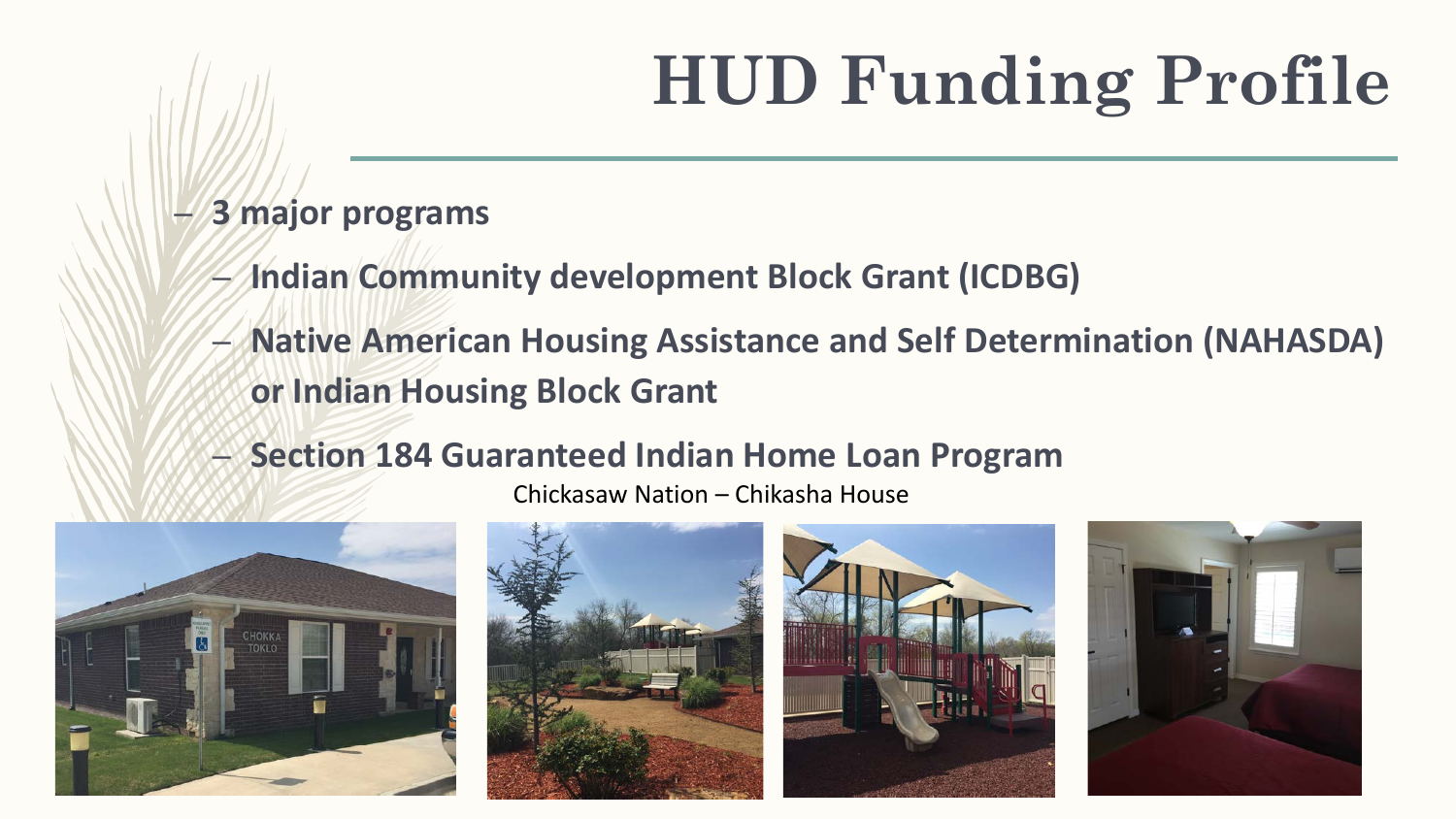### Indian Community Development Block Grant

- **Grant ceiling - \$800,000**
- **Currently Awaiting 2018 NOFA**
- **Regional competition**
- **Competitive application through a NOFA process**
- **Eligible Activities**
	- **Infrastructure**
	- **Public Facility/Community Building**
	- **Economic Development**
	- **New Housing Construction**
	- **Micro Enterprise Loans**
	- **Homeownership Rehabilitation**
	- **Downpayment Assistance & Closing Cost**
	- **Imminent threat**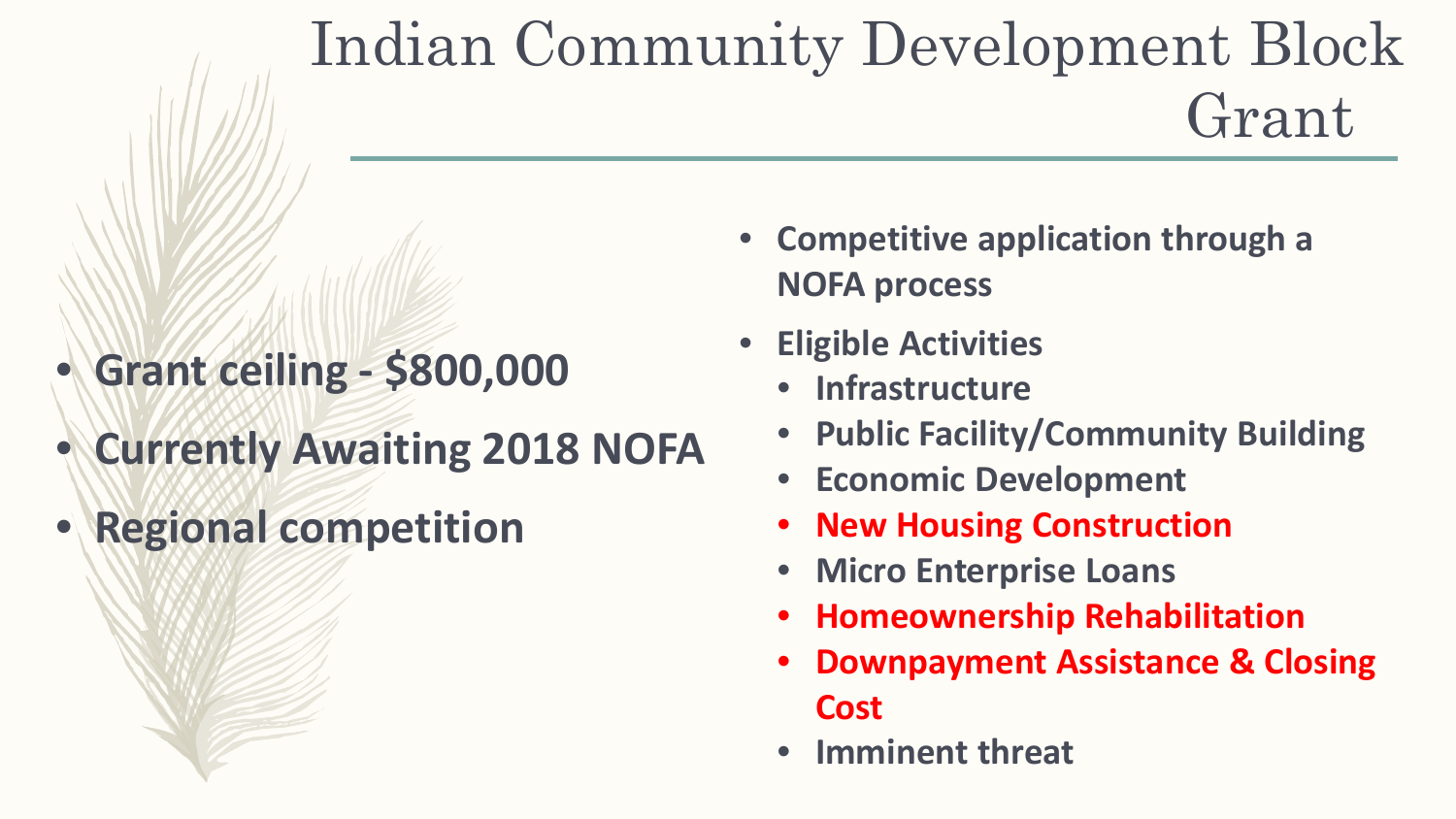# **ICDBG Funding**

### **FY 2017 Funding**

- **\$56,003,232 – Funded Nationwide**
- **Imminent Threat Set Aside**
- **15 applications funded**
- **\$11,739,332 – Funded in SPONAP Region** 
	- o **All OK Tribes**

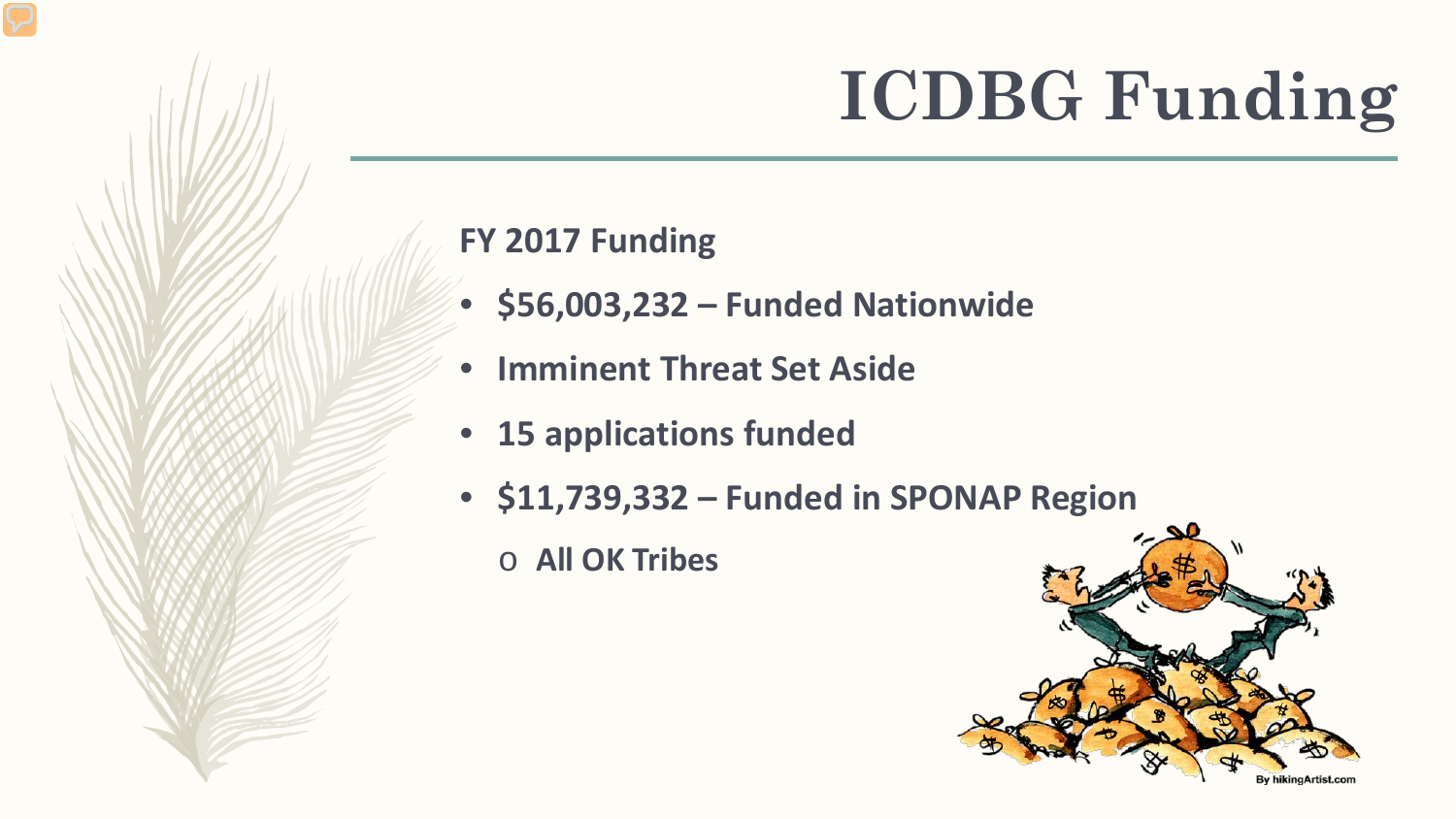### **NAHASDA/IHBG**

### **FY 2018 funding**

- **\$104,466,899 - SPONAP region**
- **\$101,927,244 - State of Oklahoma**
- **Range of funding:** 
	- o**\$31,856,007 - Cherokee Nation**
	- o**\$74,594 - minimal funding**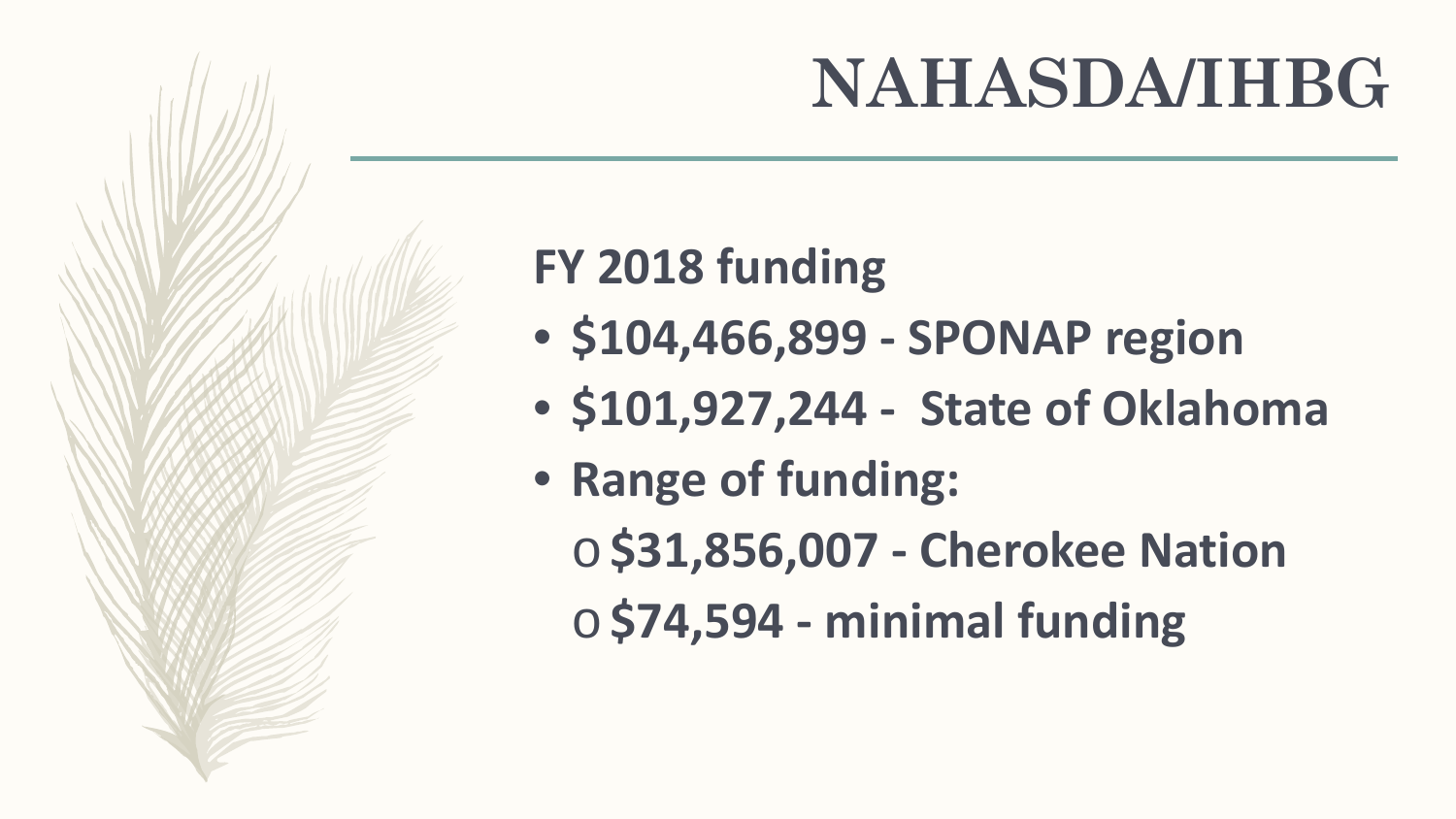## **NAHASDA/IHBG**

- **Eligible Activities**
	- **Rental Assistance**
	- **Homeownership programs**
	- **Rehabilitation of homes**
	- **Infrastructure**
	- **Crime prevention**
	- **Housing counseling**
	- **Down payment assistance programs**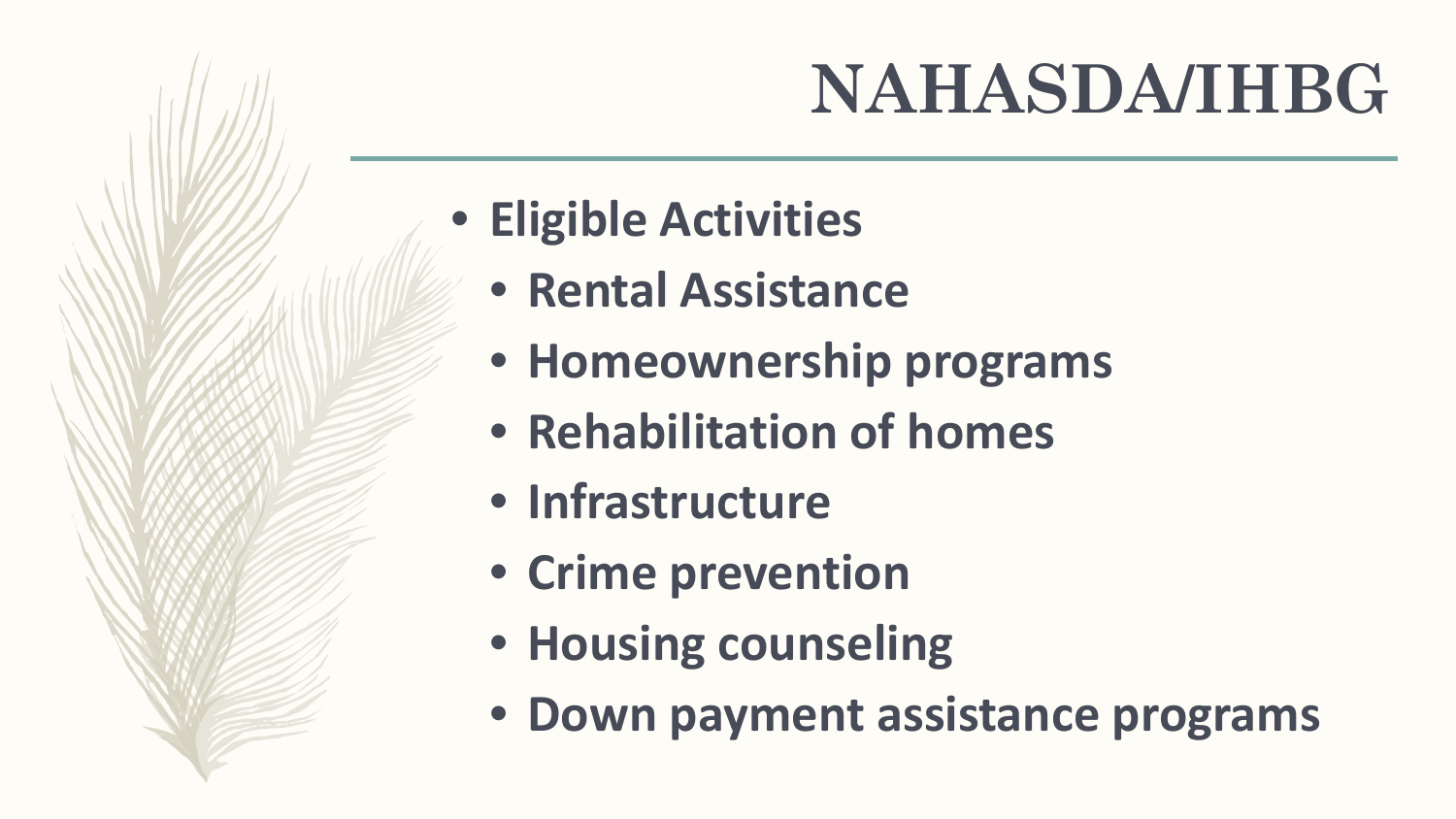# **NAHASDA – Title VI**

**Absentee Shawnee Housing Authority**

- **\$2.5 Million – Title VI Loan**
- **New Construction including infrastructure for elderly**
	- o**6 – 2 bedroom homes**
	- o**6 – 3 bedroom homes**
	- o**Community Building (existing home rehabilitated with NAHASDA Funds)**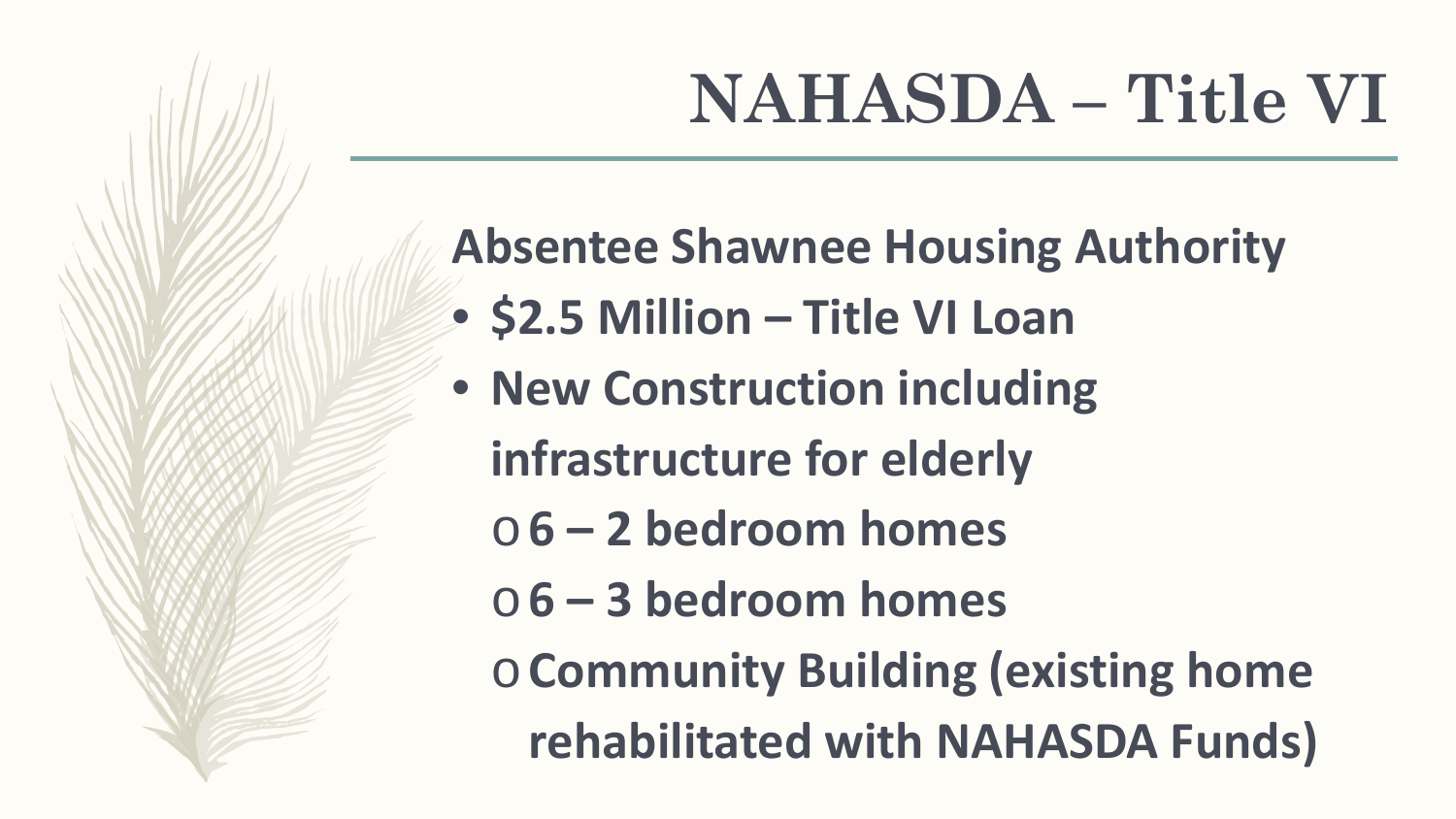# **NAHASDA – Title VI**



**Sac & Fox of Oklahoma HA**

- **\$1.5 Million Title VI Loan**
- **\$1 million NAHASDA**
- **23 Unit Apartment Complex**
	- o**17 - 2 bedroom units**
	- o**6 - 3 bedroom units**
- **Community Safe room**

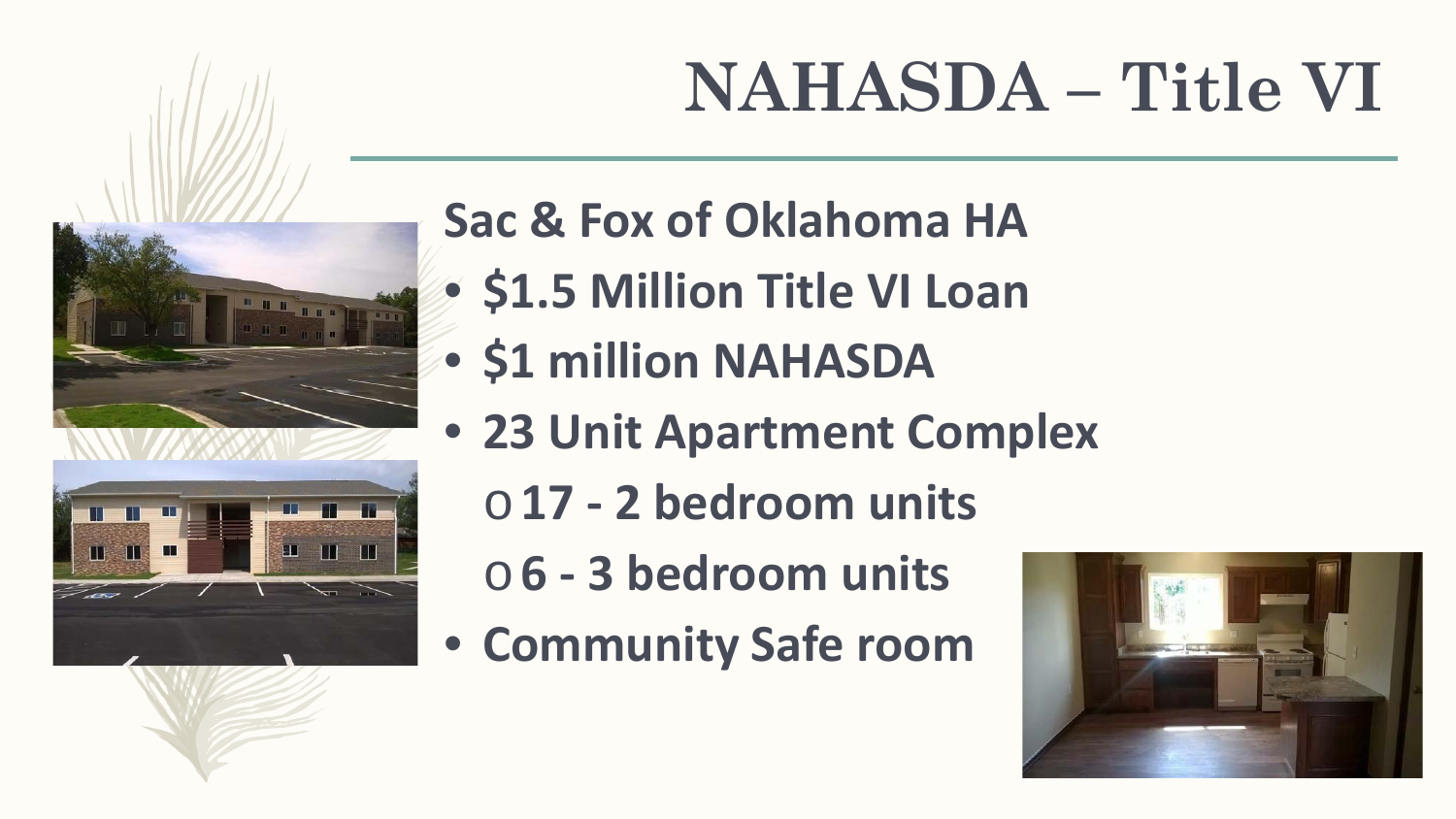# **Section 184 Guaranteed Indian Home Loan Program**

- **Guaranteed Loans on Fee simple, trust or allotted land**
- **Borrower is required to be a member of a federally recognized tribe**
- **Down payment**
	- **2.25% on \$50,000 and above**
	- **1.25% on \$49,999 and below**
- **1.5% Guarantee fee (can be financed)**
- **MI .25% on unpaid principal balance – recalculated annually**
- **Flexible underwriting to include no traditional credit**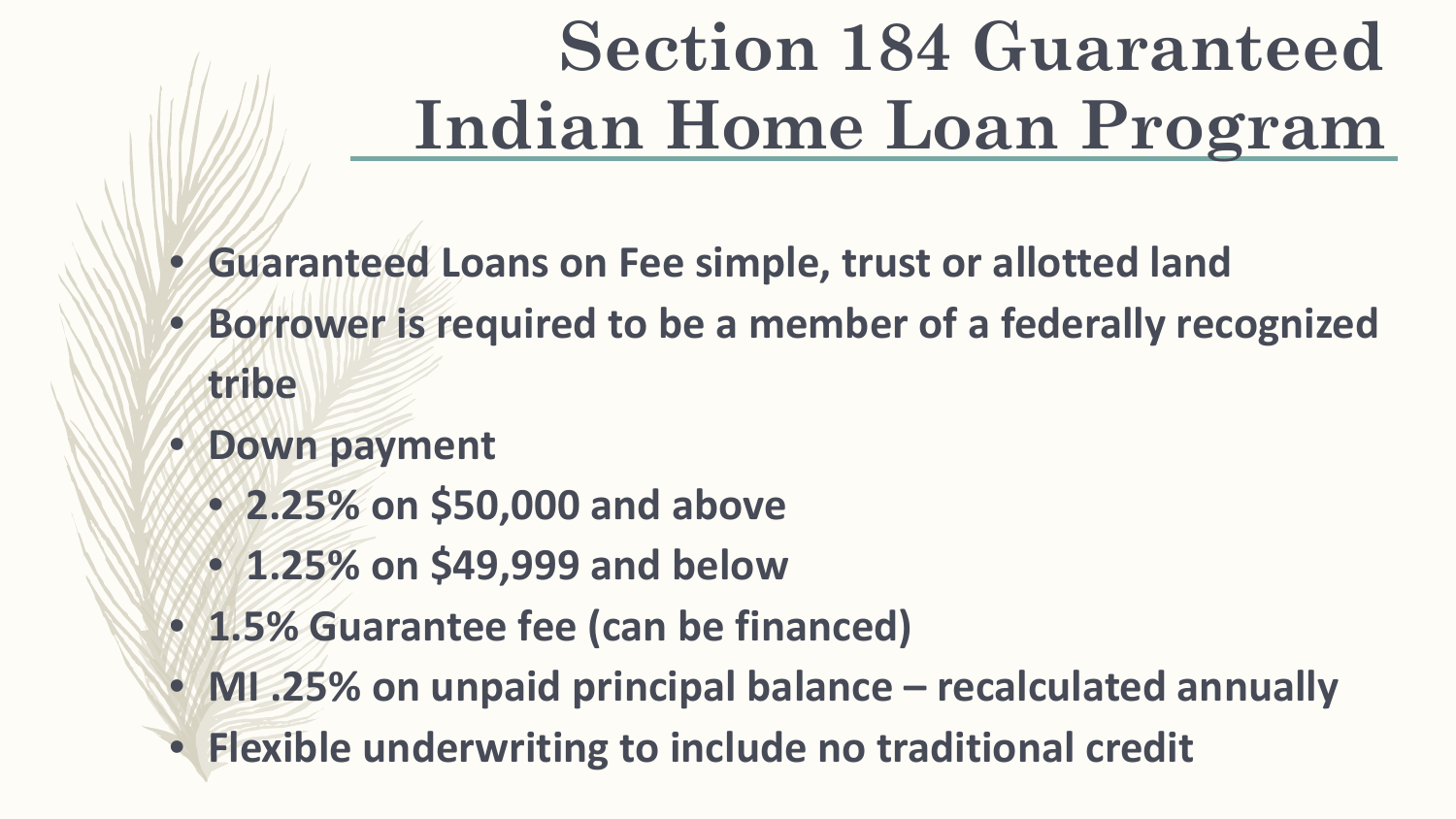## **Section 184 Guaranteed Indian Home Loan Program**

**Loan Guarantee Certs Issued Nationwide:**

**Cumulative Since 1992**

| <b>Fee Simple</b>   | 37,088 | \$6.4 Billion          |
|---------------------|--------|------------------------|
| <b>Allotted</b>     | 741    | <b>\$124.8 MILLION</b> |
| <b>Tribal Trust</b> | 3,979  | \$462.5 million        |
| <b>Total</b>        | 41,808 | \$7 Billion            |